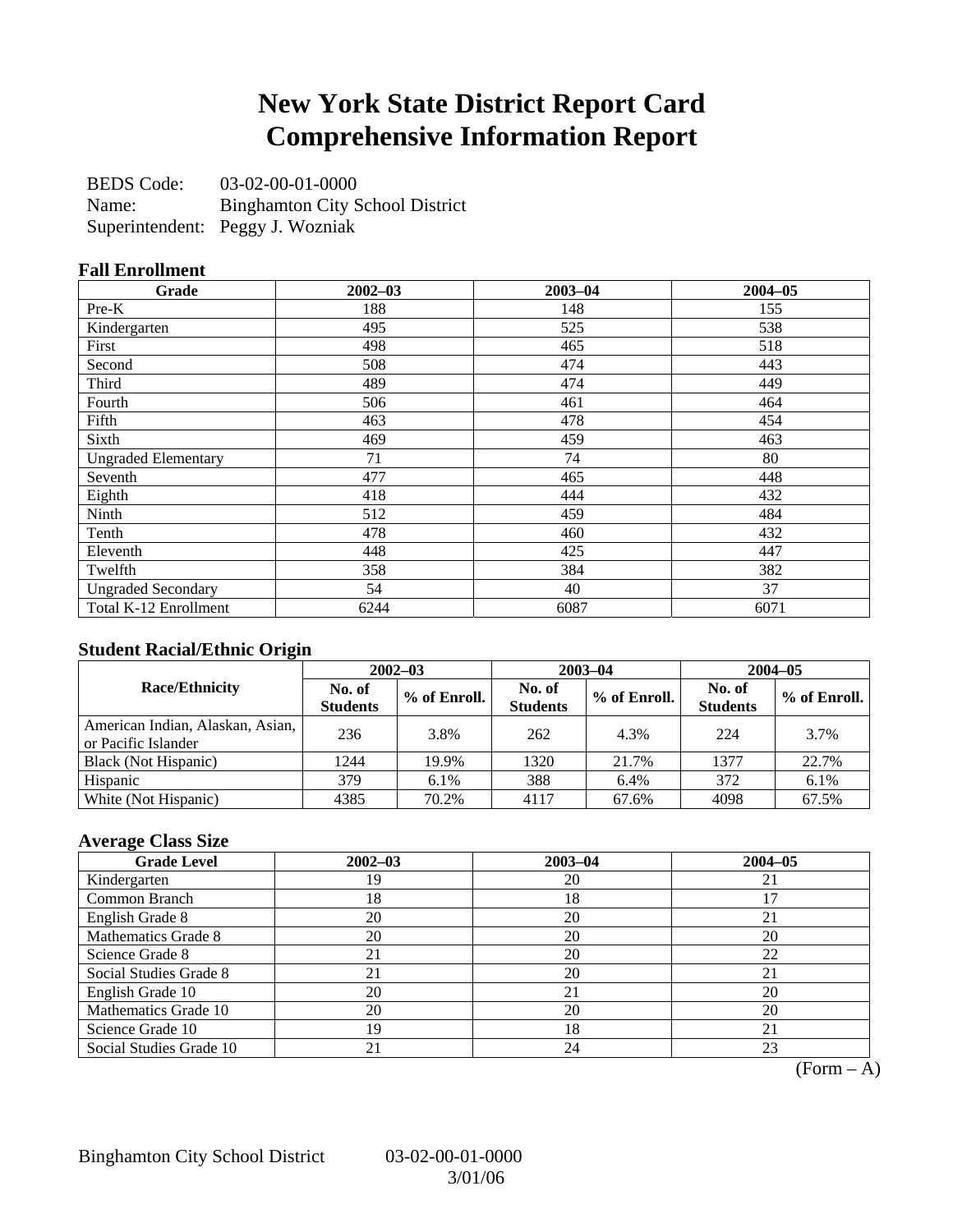### **District Need to Resource Capacity Category**

| <b>N/RC Category</b> | <b>Description</b>                                                   |
|----------------------|----------------------------------------------------------------------|
|                      | This is an urban or suburban school district with high student needs |
|                      | in relation to district resource capacity.                           |

### **Similar School Group and Description**

| <b>Similar School Group</b> | <b>Description</b>    |
|-----------------------------|-----------------------|
| NA                          | N <sub>1</sub><br>N.O |

All schools within the same N/RC category are divided into three similar school groups defined by the percentage of students in the school who are eligible for the free-lunch program and/or who are limited English proficient (also known as English language learners).

#### **Student Demographics Used To Determine Similar Schools Group**

|                                   | $2002 - 03$<br>Percent<br>Count |       | $2003 - 04$ |         | $2004 - 05$ |         |
|-----------------------------------|---------------------------------|-------|-------------|---------|-------------|---------|
|                                   |                                 |       | Count       | Percent | Count       | Percent |
| <b>Limited English Proficient</b> | 316                             | 4.9%  | 334         | 5.4%    | 303         | 4.9%    |
| <b>Eligible for Free Lunch</b>    | 2936                            | 47.0% | 3258        | 53.5%   | 3235        | 53.3%   |

#### **Attendance and Suspension**

|                               | $2001 - 02$<br>$%$ of<br>No. of |         |                  | $2002 - 03$ | $2003 - 04$     |         |
|-------------------------------|---------------------------------|---------|------------------|-------------|-----------------|---------|
|                               |                                 |         | $%$ of<br>No. of |             | No. of          | $%$ of  |
|                               | <b>Students</b>                 | Enroll. | <b>Students</b>  | Enroll.     | <b>Students</b> | Enroll. |
| <b>Annual Attendance Rate</b> |                                 | 93.6%   |                  | 93.3%       |                 | 93.6%   |
| <b>Student Suspensions</b>    | 384                             | 6.2%    | 452              | 7.2%        | 399             | 6.6%    |

### **Student Socioeconomic and Stability Indicators (Percent of Enrollment)**

|                          | $2002 - 03$ | $2003 - 04$ | $2004 - 05$ |
|--------------------------|-------------|-------------|-------------|
| <b>Reduced Lunch</b>     | 10.3%       | 10.2%       | 9.6%        |
| <b>Public Assistance</b> | NA          | NA          | NA          |
| <b>Student Stability</b> | NA          | <b>NA</b>   | NA          |

#### **Staff Counts**

| Staff                                 | $2004 - 05$ |
|---------------------------------------|-------------|
| <b>Total Teachers</b>                 | 559         |
| <b>Total Other Professional Staff</b> |             |
| <b>Total Paraprofessionals</b>        | 289.        |
| Teaching Out of Certification*        |             |

\*Teaching out of certification more than on an incidental basis.

 $(Form - B)$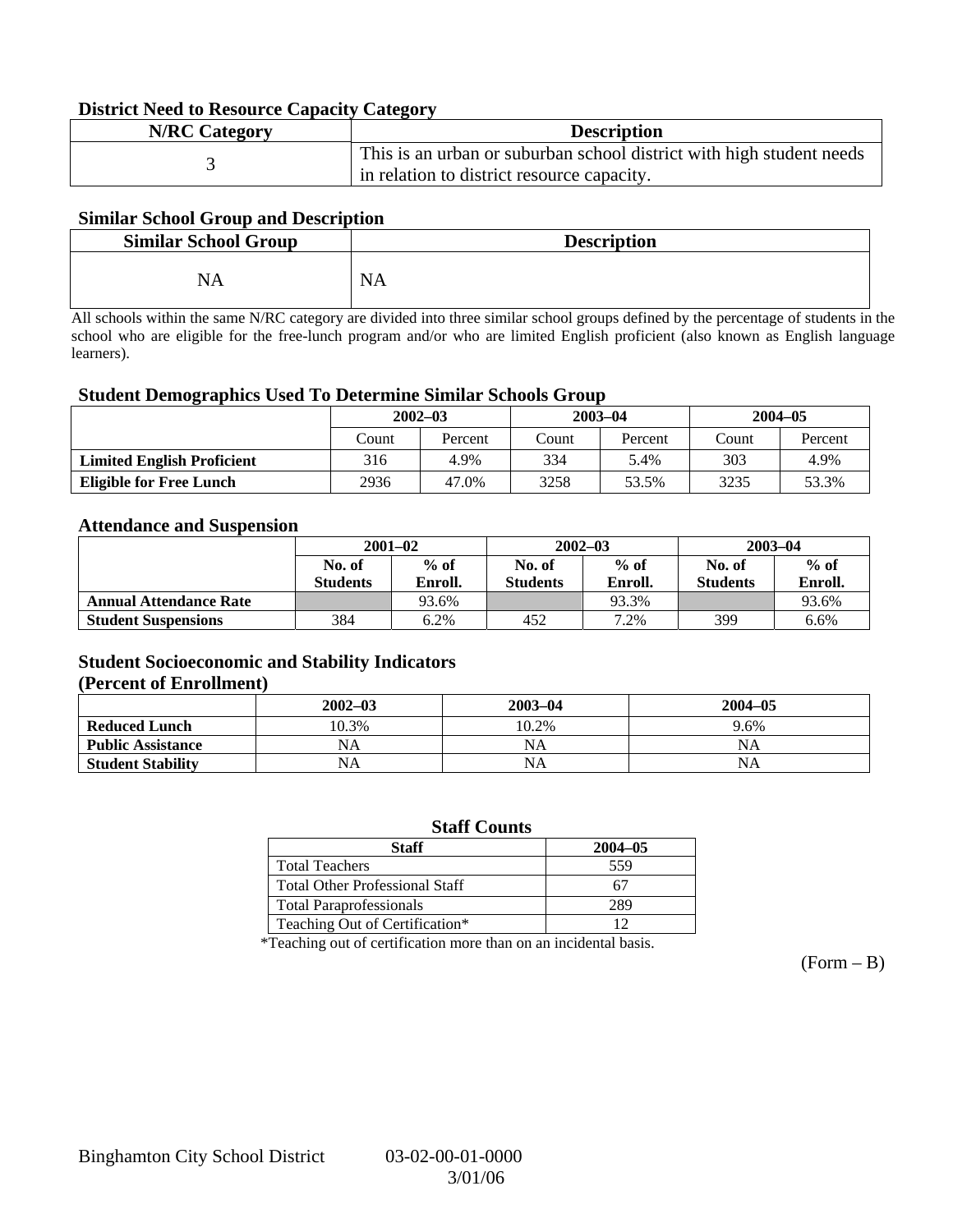# **High School Graduates and Noncompleters**

|                     | <b>High School Graduates and Completers</b>  | $2002 - 03$ | $2003 - 04$ | $2004 - 05$ |
|---------------------|----------------------------------------------|-------------|-------------|-------------|
|                     | Total Graduates*                             | 256         | 268         | 267         |
| General-            | <b>Regents Diplomas</b>                      | 153         | 165         | 227         |
| <b>Education</b>    | % Regents Diplomas                           | 60%         | 62%         | 85%         |
| <b>Students</b>     | Regents Diplomas with Advanced Designation** |             |             | 69          |
|                     | % Regents Diplomas with Advanced Designation |             |             | 26%         |
|                     | IEP Diplomas or Local Certificates           |             |             |             |
|                     | Total Graduates*                             | 2           | 16          | 22          |
| <b>Students</b>     | <b>Regents Diplomas</b>                      | $\Omega$    | 2           | 6           |
| with                | % Regents Diplomas                           | 0%          | 12%         | 27%         |
| <b>Disabilities</b> | Regents Diplomas with Advanced Designation** |             |             |             |
|                     | % Regents Diplomas with Advanced Designation |             |             | 5%          |
|                     | IEP Diplomas or Local Certificates           | 12          | 27          | 26          |
|                     | Total Graduates*                             | 258         | 284         | 289         |
|                     | <b>Regents Diplomas</b>                      | 153         | 167         | 233         |
| <b>All Students</b> | % Regents Diplomas                           | 59%         | 59%         | 81%         |
|                     | Regents Diplomas with Advanced Designation** | 27<br>12    | 70          |             |
|                     | % Regents Diplomas with Advanced Designation |             | 24%         |             |
|                     | <b>IEP Diplomas or Local Certificates</b>    |             |             | 26          |

\* Only students awarded local diplomas or Regents endorsed diplomas are included in the count of high school graduates in this table. Data include graduates in August, January and June of the school year being reported.

\*\*Beginning with students who first entered grade 9 in 2001–02, students may earn a Regents diploma by passing (scoring 65–100) Regents exams in five areas and meeting course requirements. To earn a Regents diploma with advanced designation, the student must pass eight Regents exams. For more information, see http://www.emsc.nysed.gov/parents/gradreqtsfs.shtml

### **Post-Secondary Plans of 2004–05 Graduates**

|                                                |                | 4-year<br>College | 2-year<br>College | <b>Other Post-</b><br><b>Secondary</b> | <b>Military</b> | Employment    | <b>Adult</b><br><b>Services</b> | Plan<br><b>Unknown</b> | <b>Other</b><br><b>Known Plan</b> |
|------------------------------------------------|----------------|-------------------|-------------------|----------------------------------------|-----------------|---------------|---------------------------------|------------------------|-----------------------------------|
| <b>General-</b><br><b>Education</b>            | <b>Number</b>  | 133               | 114               | 2                                      | 4               | $\mathcal{I}$ | $\Omega$                        | $\theta$               |                                   |
| <b>Students</b>                                | Percent        | 50%               | 43%               | 1%                                     | 1%              | 3%            | $0\%$                           | 0%                     | 3%                                |
| <b>Students</b><br>with<br><b>Disabilities</b> | <b>Number</b>  | 2                 | 19                | 0                                      | $\theta$        |               | $\Omega$                        | $\Omega$               | $\theta$                          |
|                                                | Percent        | 9%                | 86%               | 0%                                     | $0\%$           | 5%            | 0%                              | 0%                     | 0%                                |
| All<br><b>Students</b>                         | <b>Number</b>  | 135               | 133               | $\overline{c}$                         | 4               | 8             | $\Omega$                        | $\Omega$               |                                   |
|                                                | <b>Percent</b> | 47%               | 46%               | 1%                                     | 1%              | 3%            | 0%                              | 0%                     | 2%                                |

### **High School Noncompletion Rates**

|                        |                            | $2002 - 03$     |         | $2003 - 04$     |         | $2004 - 05$     |         |
|------------------------|----------------------------|-----------------|---------|-----------------|---------|-----------------|---------|
|                        |                            | No. of          | $%$ of  | No. of          | $%$ of  | No. of          | $%$ of  |
|                        |                            | <b>Students</b> | Enroll. | <b>Students</b> | Enroll. | <b>Students</b> | Enroll. |
| General-               | Dropped Out                | 26              |         | 53              | 3.5%    | 35              | 2.4%    |
| <b>Education</b>       | Entered GED Program*       | 19              |         | 56              | 3.7%    | 64              | 4.3%    |
| <b>Students</b>        | <b>Total Noncompleters</b> | 45              |         | 109             | 7.2%    | 99              | 6.7%    |
| <b>Students with</b>   | Dropped Out                | 10              |         | 29              | 8.5%    | 27              | 8.2%    |
| <b>Disabilities</b>    | Entered GED Program*       | ◠               |         | 15              | 4.4%    | 11              | 3.3%    |
|                        | <b>Total Noncompleters</b> | 12              |         | 44              | 12.9%   | 38              | 11.5%   |
| All<br><b>Students</b> | Dropped Out                | 36              | 2.0%    | 82              | 4.4%    | 62              | 3.4%    |
|                        | Entered GED Program*       | 21              | 1.2%    | 71              | 3.8%    | 75              | 4.1%    |
|                        | <b>Total Noncompleters</b> | 57              | 3.2%    | 153             | 8.2%    | 137             | 7.5%    |

\*The number and percentage of students who left a program leading to a high school diploma and entered a program leading to a high school equivalency diploma.

 $(Form - C)$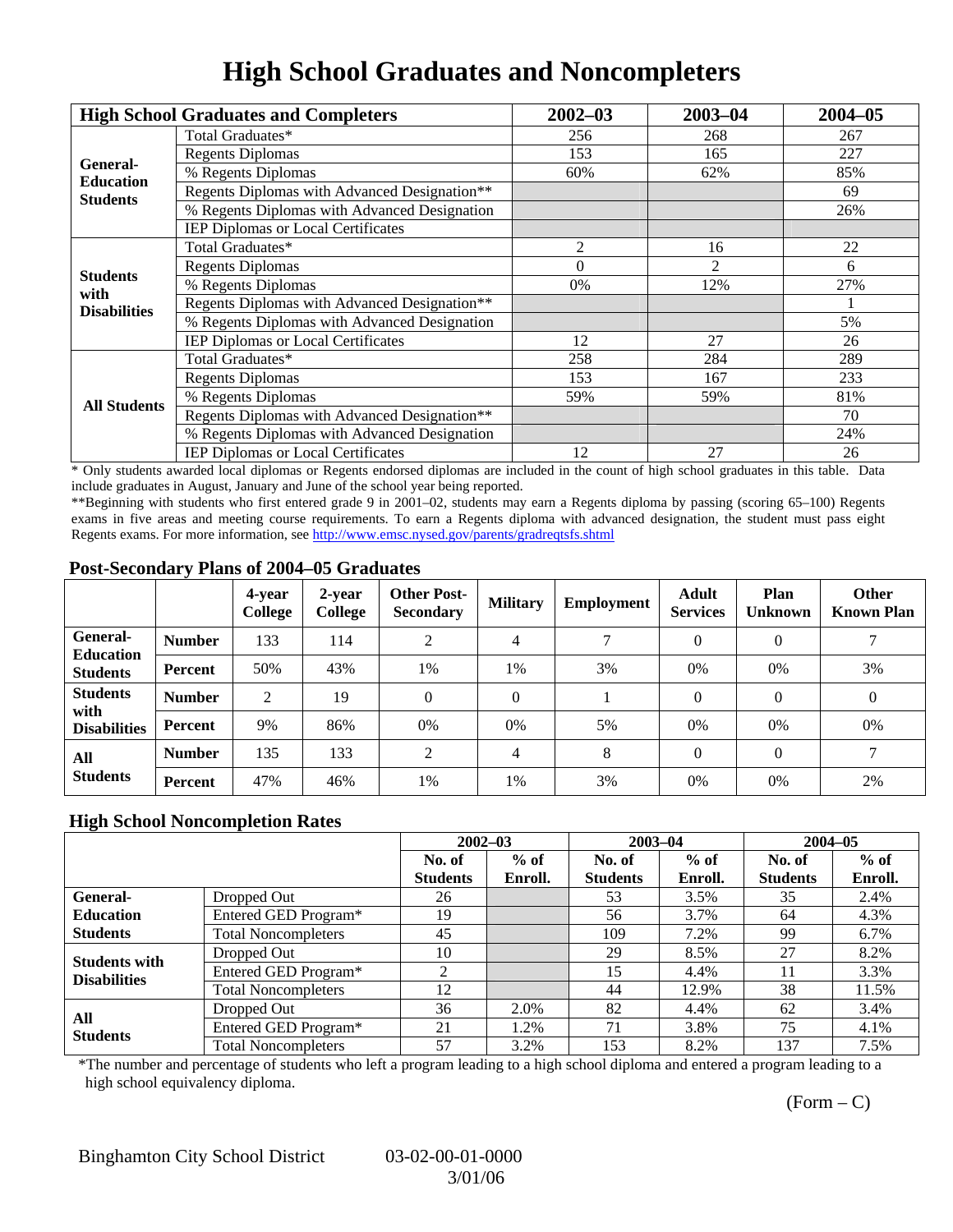## **Career Development and Occupational Studies (CDOS)**

## **Percentage of Students Documenting Self- and Career-Awareness Information and Career Exploration Activities, K–3**

| <b>Grades</b> | $2002 - 03$    | $2003 - 04$ | $2004 - 05$ |
|---------------|----------------|-------------|-------------|
| K–1           | $\frac{10}{6}$ | $0\%$       | 0%          |
|               | $\gamma_0$     | $0\%$       | $0\%$       |

## **Students Developing a Career Plan, 4–12**

| <b>Grades</b> |                                      | $2002 - 03$ | $2003 - 04$ | $2004 - 05$ |
|---------------|--------------------------------------|-------------|-------------|-------------|
|               | Number of General-Education Students | 38          | 43          | 195         |
| $4 - 5$       | Number of Students with Disabilities | 26          | 10          | 9           |
|               | Number of All Students               | 64          | 53          | 204         |
|               | Percent of Enrollment                | 6%          | 6%          | 22%         |
|               | Number of General-Education Students | 532         | 552         | 1101        |
| $6 - 8$       | Number of Students with Disabilities | 159         | 205         | 297         |
|               | Number of All Students               | 691         | 757         | 1398        |
|               | Percent of Enrollment                | 50%         | 54%         | 100%        |
|               | Number of General-Education Students | 75          | $\Omega$    | $\Omega$    |
| $9 - 12$      | Number of Students with Disabilities | 50          | $\Omega$    | $\Omega$    |
|               | Number of All Students               | 125         | $\Omega$    | $\Omega$    |
|               | Percent of Enrollment                | 7%          | 0%          | 0%          |

## **Career and Technical Education (CTE) Programs**

| <b>CTE Program</b>                                |       | <b>This District</b> | <b>Statewide</b> |
|---------------------------------------------------|-------|----------------------|------------------|
|                                                   | Count | Percentage           | Average          |
| <b>All CTE Programs</b>                           |       |                      |                  |
| Completed the CTE Program                         | 132   |                      |                  |
| <b>Completed and Passed Regents Exams</b>         | 121   | 92%                  | 80%              |
| Completed and had Course Average of 75% or More   | 114   | 86%                  | 82%              |
| Completed and Attained a HS Diploma or Equivalent | 132   | 100%                 | 96%              |
| Completed and Whose Status is Known               | 104   |                      |                  |
| Completed and Were Successfully Placed            | 104   | 100%                 | 96%              |
| <b>Nontraditional Programs</b>                    |       |                      |                  |
| <b>Underrepresented Gender Members Enrolled</b>   | 109   | 36%                  | 25%              |
| Underrepresented Gender Members Who Completed     | 16    | 35%                  | 19%              |

Enrollment data are for the 2004–2005 school year; completer data are as of June 2004.

Blank cells indicate that either the district did not have a CTE program or did not report data. These data are reported only at the district level.

 $(Form - D)$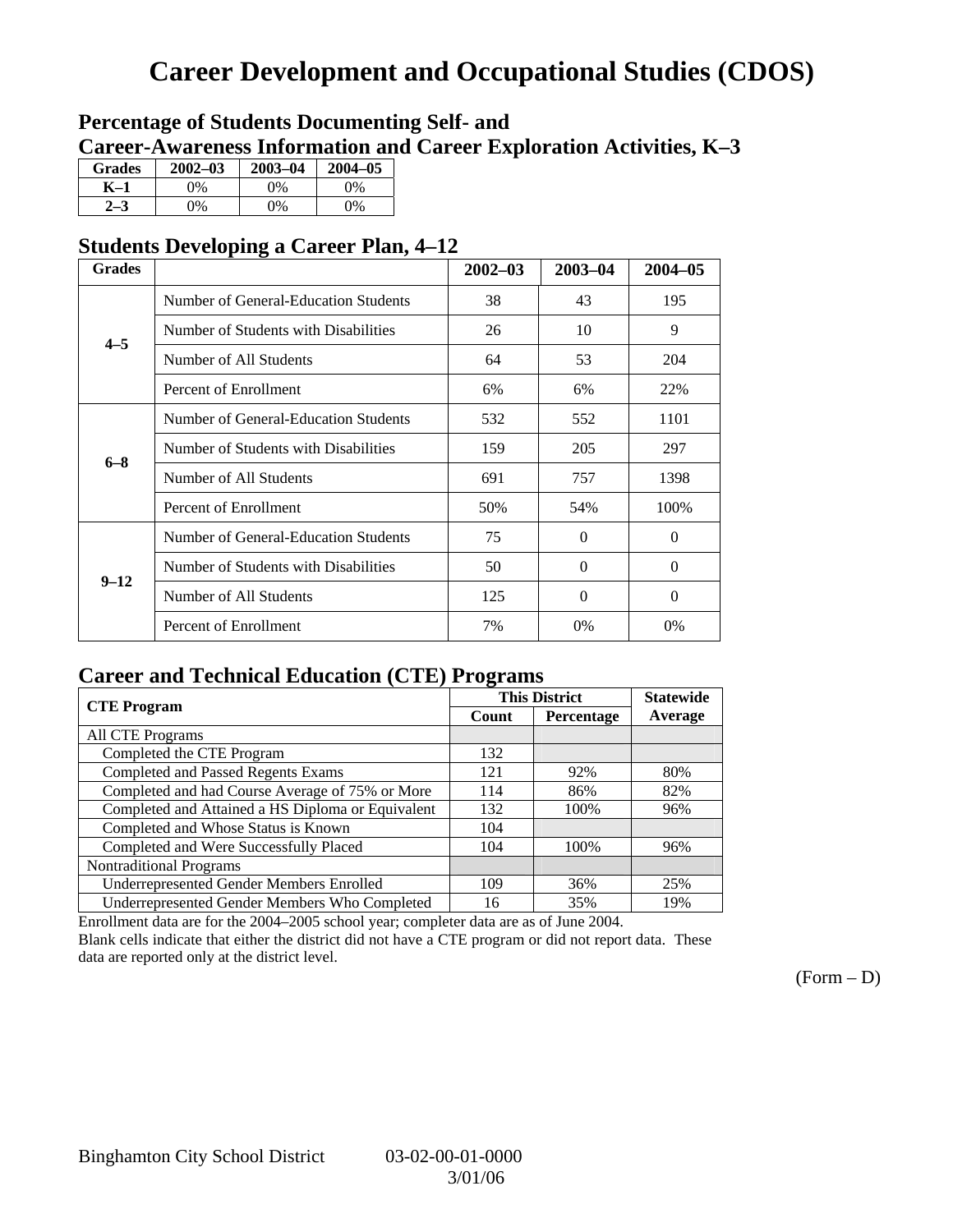# **Second Language Proficiency Examinations**

## **General-Education Students**

| <b>Test</b> | $2002 - 03$       |           |                   | $2003 - 04$ | $2004 - 05$       |           |  |
|-------------|-------------------|-----------|-------------------|-------------|-------------------|-----------|--|
|             | <b>No. Tested</b> | % Passing | <b>No. Tested</b> | % Passing   | <b>No. Tested</b> | % Passing |  |
| French      | 129               | 88%       |                   | 0%          | 234               | 70%       |  |
| German      |                   | 0%        |                   | 0%          |                   | 0%        |  |
| Italian     |                   | 0%        |                   | 0%          |                   | 0%        |  |
| Latin       |                   | 0%        |                   | $0\%$       |                   | 0%        |  |
| Spanish     | 189               | 97%       |                   | 0%          | 337               | 82%       |  |

### **Students with Disabilities**

| <b>Test</b> | $2002 - 03$       |           |            | $2003 - 04$ | $2004 - 05$ |           |  |
|-------------|-------------------|-----------|------------|-------------|-------------|-----------|--|
|             | <b>No. Tested</b> | % Passing | No. Tested | % Passing   | No. Tested  | % Passing |  |
| French      |                   |           |            | $0\%$       |             |           |  |
| German      |                   | 0%        |            | 0%          |             | 0%        |  |
| Italian     |                   | 0%        |            | $0\%$       |             | 0%        |  |
| Latin       |                   | 0%        |            | $0\%$       |             | 0%        |  |
| Spanish     |                   | 88%       |            | 0%          |             |           |  |

## **Regents Competency Tests**

### **General-Education Students**

| <b>Test</b>           |                   | $2002 - 03$ |            | $2003 - 04$ | $2004 - 05$       |           |  |
|-----------------------|-------------------|-------------|------------|-------------|-------------------|-----------|--|
|                       | <b>No. Tested</b> | % Passing   | No. Tested | % Passing   | <b>No. Tested</b> | % Passing |  |
| <b>Mathematics</b>    |                   | 0%          |            |             |                   |           |  |
| Science               |                   | 33%         |            | 0%          |                   | 0%        |  |
| Reading               |                   | 83%         |            | $0\%$       |                   |           |  |
| Writing               |                   | 33%         |            | 0%          |                   |           |  |
| <b>Global Studies</b> |                   |             |            | 0%          |                   | 56%       |  |
| U.S. Hist & Gov't     |                   | 43%         |            | $0\%$       |                   | 60%       |  |

### **Students with Disabilities**

| <b>Test</b>           | $2002 - 03$       |           | $2003 - 04$ |           | $2004 - 05$ |           |  |
|-----------------------|-------------------|-----------|-------------|-----------|-------------|-----------|--|
|                       | <b>No. Tested</b> | % Passing | No. Tested  | % Passing | No. Tested  | % Passing |  |
| <b>Mathematics</b>    |                   | 0%        |             | 22%       | 70          | 16%       |  |
| Science               | 69                | 26%       |             | 56%       |             | 47%       |  |
| Reading               | 24                | 46%       |             |           | 38          | 42%       |  |
| Writing               | 34                | 41%       |             | 71%       |             | 77%       |  |
| <b>Global Studies</b> | 48                | 23%       | 20          | 25%       | 64          | 16%       |  |
| U.S. Hist & Gov't     | 3                 | 31%       | 15          | 20%       | 28          | 25%       |  |

 $(Form - E)$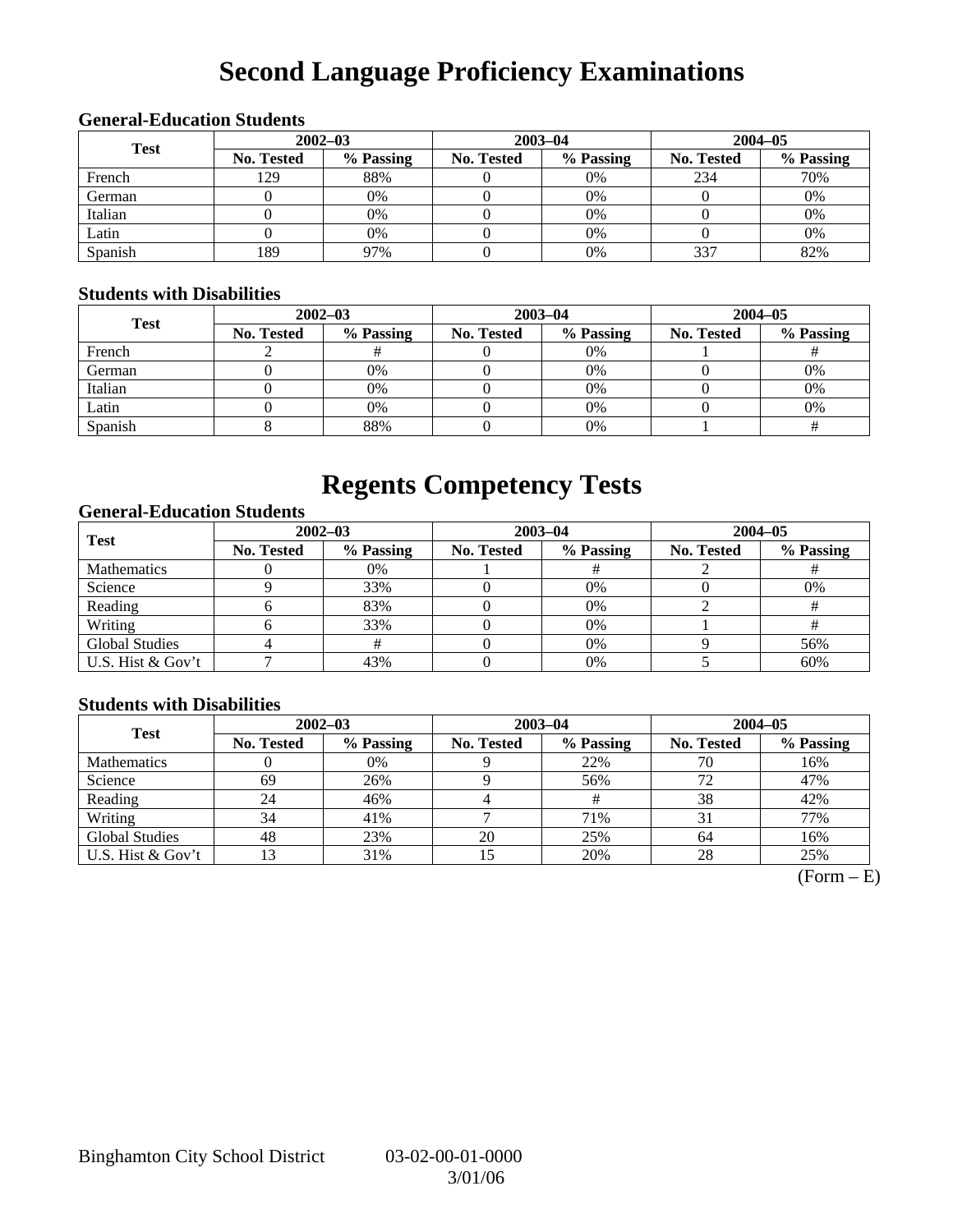# **Regents Examinations**

|                                     | <b>All Students</b> |                                     |             | <b>Students with Disabilities</b> |                  |                 |
|-------------------------------------|---------------------|-------------------------------------|-------------|-----------------------------------|------------------|-----------------|
|                                     | $2002 - 03$         | $2003 - 04$                         | $2004 - 05$ | $2002 - 03$                       | $2003 - 04$      | $2004 - 05$     |
|                                     |                     | <b>Comprehensive English</b>        |             |                                   |                  |                 |
| Number Tested                       | 423                 | 49                                  | 586         | 31                                | $\,8\,$          | 58              |
| Number Scoring 55-100               | 367                 | 40                                  | 494         | $\overline{13}$                   | $\overline{7}$   | $\overline{25}$ |
| Number Scoring 65-100               | 338                 | $\overline{30}$                     | 413         | 3                                 | $\overline{5}$   | $\overline{14}$ |
| Number Scoring 85-100               | 147                 | $\overline{4}$                      | 118         | $\overline{0}$                    | $\mathbf{1}$     | 1               |
| Percentage of Tested Scoring 55-100 | 87%                 | 82%                                 | 84%         | 42%                               | 88%              | 43%             |
| Percentage of Tested Scoring 65-100 | 80%                 | 61%                                 | 70%         | 10%                               | 62%              | 24%             |
| Percentage of Tested Scoring 85-100 | 35%                 | 8%                                  | 20%         | 0%                                | 12%              | $2\%$           |
|                                     |                     | <b>Mathematics A</b>                |             |                                   |                  |                 |
| Number Tested                       | 474                 | 44                                  | 338         | 30                                | $\overline{4}$   | 29              |
| Number Scoring 55-100               | 354                 | 36                                  | 315         | 6                                 | $\overline{\#}$  | 19              |
| Number Scoring 65-100               | 277                 | 26                                  | 270         | $\overline{4}$                    | $\overline{\#}$  | $\overline{9}$  |
| Number Scoring 85-100               | $\overline{54}$     | $\overline{4}$                      | 86          | $\overline{0}$                    | $\overline{\#}$  | $\mathbf{1}$    |
| Percentage of Tested Scoring 55-100 | 75%                 | 82%                                 | 93%         | 20%                               | $\frac{1}{2}$    | 66%             |
| Percentage of Tested Scoring 65-100 | 58%                 | 59%                                 | 80%         | 13%                               | $\#$             | 31%             |
| Percentage of Tested Scoring 85-100 | 11%                 | 9%                                  | 25%         | 0%                                | $\overline{\#}$  | 3%              |
|                                     |                     | <b>Mathematics B</b>                |             |                                   |                  |                 |
| Number Tested                       | $\overline{169}$    | $\theta$                            | 115         | $\overline{c}$                    | $\boldsymbol{0}$ | $\overline{2}$  |
| Number Scoring 55-100               | 101                 | $\overline{0}$                      | 83          | $\#$                              | $\overline{0}$   | $\overline{\#}$ |
| Number Scoring 65-100               | 61                  | $\mathbf{0}$                        | 69          | $\#$                              | $\mathbf{0}$     | $\overline{\#}$ |
| Number Scoring 85-100               | 12                  | $\overline{0}$                      | 25          | $\frac{1}{2}$                     | $\overline{0}$   | $\#$            |
| Percentage of Tested Scoring 55-100 | 60%                 | 0%                                  | 72%         | $\#$                              | 0%               | $\#$            |
| Percentage of Tested Scoring 65-100 | 36%                 | 0%                                  | 60%         | $\frac{1}{2}$                     | 0%               | $\overline{\#}$ |
| Percentage of Tested Scoring 85-100 | 7%                  | 0%                                  | 22%         | #                                 | 0%               | #               |
|                                     |                     | <b>Global History and Geography</b> |             |                                   |                  |                 |
| Number Tested                       | 364                 | 12                                  | 506         | 28                                | $\overline{4}$   | 47              |
| Number Scoring 55-100               | 322                 | $\overline{7}$                      | 437         | 17                                | $\overline{\#}$  | 23              |
| Number Scoring 65-100               | 304                 | 6                                   | 369         | 15                                | $\#$             | 11              |
| Number Scoring 85-100               | 139                 | 1                                   | 158         | $\overline{4}$                    | $\overline{\#}$  | $\mathbf{1}$    |
| Percentage of Tested Scoring 55-100 | 88%                 | 58%                                 | 86%         | 61%                               | $\#$             | 49%             |
| Percentage of Tested Scoring 65-100 | 84%                 | 50%                                 | 73%         | 54%                               | $\#$             | 23%             |
| Percentage of Tested Scoring 85-100 | 38%                 | 8%                                  | 31%         | 14%                               | $\#$             | 2%              |
|                                     |                     | <b>U.S. History and Government</b>  |             |                                   |                  |                 |
| Number Tested                       | 334                 | 34                                  | 360         | 19                                | $\mathfrak{Z}$   | 30              |
| Number Scoring 55-100               | 325                 | 30                                  | 328         | 16                                | $\#$             | 18              |
| Number Scoring 65-100               | $\overline{311}$    | 29                                  | 298         | 15                                | $\overline{\#}$  | 14              |
| Number Scoring 85-100               | 160                 | $\overline{13}$                     | 136         | $\overline{3}$                    | $\overline{\#}$  | $\overline{2}$  |
| Percentage of Tested Scoring 55-100 | 97%                 | 88%                                 | 91%         | 84%                               | $\overline{\#}$  | 60%             |
| Percentage of Tested Scoring 65-100 | 93%                 | 85%                                 | 83%         | 79%                               | $\frac{1}{2}$    | 47%             |
| Percentage of Tested Scoring 85-100 | 48%                 | 38%                                 | 38%         | 16%                               | $\overline{\#}$  | 7%              |

 $\overline{(Form - F)}$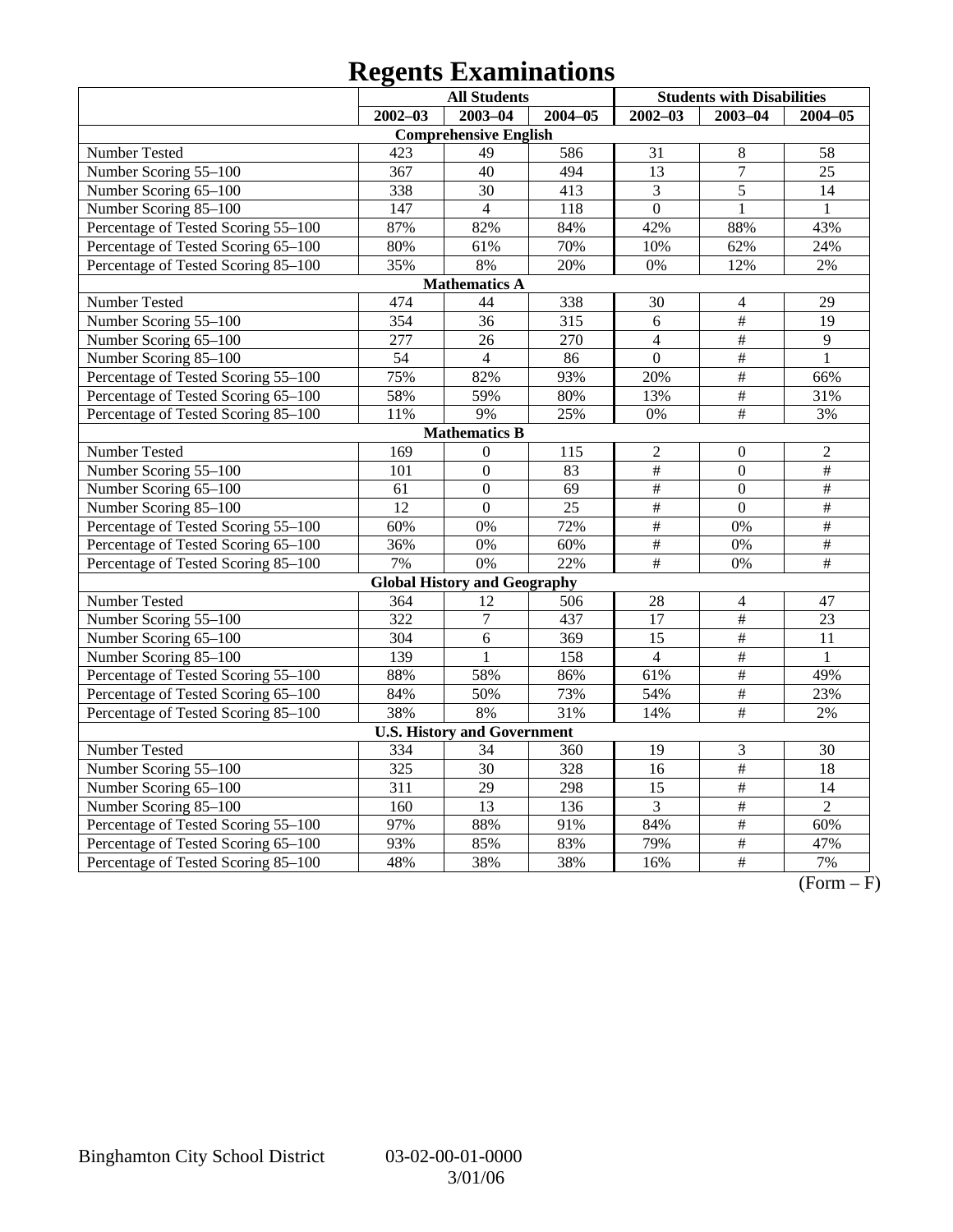## **Regents Examinations**

|                                     | o           | <b>All Students</b>                   |         |                 | <b>Students with Disabilities</b> |                         |
|-------------------------------------|-------------|---------------------------------------|---------|-----------------|-----------------------------------|-------------------------|
|                                     | $2002 - 03$ | $2003 - 04$                           | 2004-05 | $2002 - 03$     | $2003 - 04$                       | $2004 - 05$             |
|                                     |             | <b>Living Environment</b>             |         |                 |                                   |                         |
| Number Tested                       | 391         | 16                                    | 439     | 31              | 1                                 | 55                      |
| Number Scoring 55-100               | 322         | 7                                     | 362     | 15              | #                                 | 37                      |
| Number Scoring 65-100               | 273         | 6                                     | 303     | $\overline{9}$  | $\#$                              | 26                      |
| Number Scoring 85-100               | 74          | $\overline{0}$                        | 68      | $\overline{0}$  | $\#$                              | $\overline{2}$          |
| Percentage of Tested Scoring 55-100 | 82%         | 44%                                   | 82%     | 48%             | $\overline{\ddot{}}$              | 67%                     |
| Percentage of Tested Scoring 65-100 | 70%         | 38%                                   | 69%     | 29%             | $\overline{\#}$                   | 47%                     |
| Percentage of Tested Scoring 85-100 | 19%         | 0%                                    | 15%     | 0%              | $\#$                              | 4%                      |
|                                     |             | <b>Physical Setting/Earth Science</b> |         |                 |                                   |                         |
| Number Tested                       | 260         | 16                                    | 278     | 35              | $\overline{2}$                    | 35                      |
| Number Scoring 55-100               | 217         | 8                                     | 213     | 26              | $\#$                              | 16                      |
| Number Scoring 65-100               | 176         | $\tau$                                | 154     | 18              | $\#$                              | 9                       |
| Number Scoring 85-100               | 26          | $\overline{1}$                        | 32      | $\overline{2}$  | $\#$                              | $\overline{0}$          |
| Percentage of Tested Scoring 55-100 | 83%         | 50%                                   | 77%     | 74%             | $\overline{\#}$                   | 46%                     |
| Percentage of Tested Scoring 65-100 | 68%         | 44%                                   | 55%     | 51%             | $\overline{\#}$                   | 26%                     |
| Percentage of Tested Scoring 85-100 | 10%         | 6%                                    | 12%     | 6%              | #                                 | 0%                      |
|                                     |             | <b>Physical Setting/Chemistry</b>     |         |                 |                                   |                         |
| Number Tested                       | 145         | $\boldsymbol{0}$                      | 169     | 3               | $\boldsymbol{0}$                  | $\mathfrak{2}$          |
| Number Scoring 55-100               | 123         | $\overline{0}$                        | 141     | $\overline{\#}$ | $\overline{0}$                    | #                       |
| Number Scoring 65-100               | 103         | $\boldsymbol{0}$                      | 102     | $\overline{\#}$ | $\mathbf{0}$                      | $\overline{\#}$         |
| Number Scoring 85-100               | 15          | $\overline{0}$                        | 6       | #               | $\overline{0}$                    | $\overline{\#}$         |
| Percentage of Tested Scoring 55-100 | 85%         | 0%                                    | 83%     | $\#$            | 0%                                | $\#$                    |
| Percentage of Tested Scoring 65-100 | 71%         | 0%                                    | 60%     | $\#$            | 0%                                | $\#$                    |
| Percentage of Tested Scoring 85-100 | 10%         | 0%                                    | 4%      | $\#$            | 0%                                | $\#$                    |
|                                     |             | <b>Physical Setting/Physics</b>       |         |                 |                                   |                         |
| Number Tested                       |             | 0                                     | 135     |                 | $\boldsymbol{0}$                  | 1                       |
| Number Scoring 55-100               |             | $\boldsymbol{0}$                      | 115     |                 | $\mathbf{0}$                      | $\#$                    |
| Number Scoring 65-100               |             | $\mathbf{0}$                          | 88      |                 | $\overline{0}$                    | $\#$                    |
| Number Scoring 85-100               |             | $\overline{0}$                        | 15      |                 | $\overline{0}$                    | $\#$                    |
| Percentage of Tested Scoring 55-100 |             | 0%                                    | 85%     |                 | 0%                                | $\frac{1}{2}$           |
| Percentage of Tested Scoring 65-100 |             | 0%                                    | 65%     |                 | 0%                                | $\overline{\ddot{\pi}}$ |
| Percentage of Tested Scoring 85-100 |             | 0%                                    | 11%     |                 | 0%                                | $\overline{\ddot{\pi}}$ |

\* Physical Setting/Physics results for 2002–03 are not included in the report card because the Department issued new conversion charts for assessments administered in that year.

## $(Form - G)$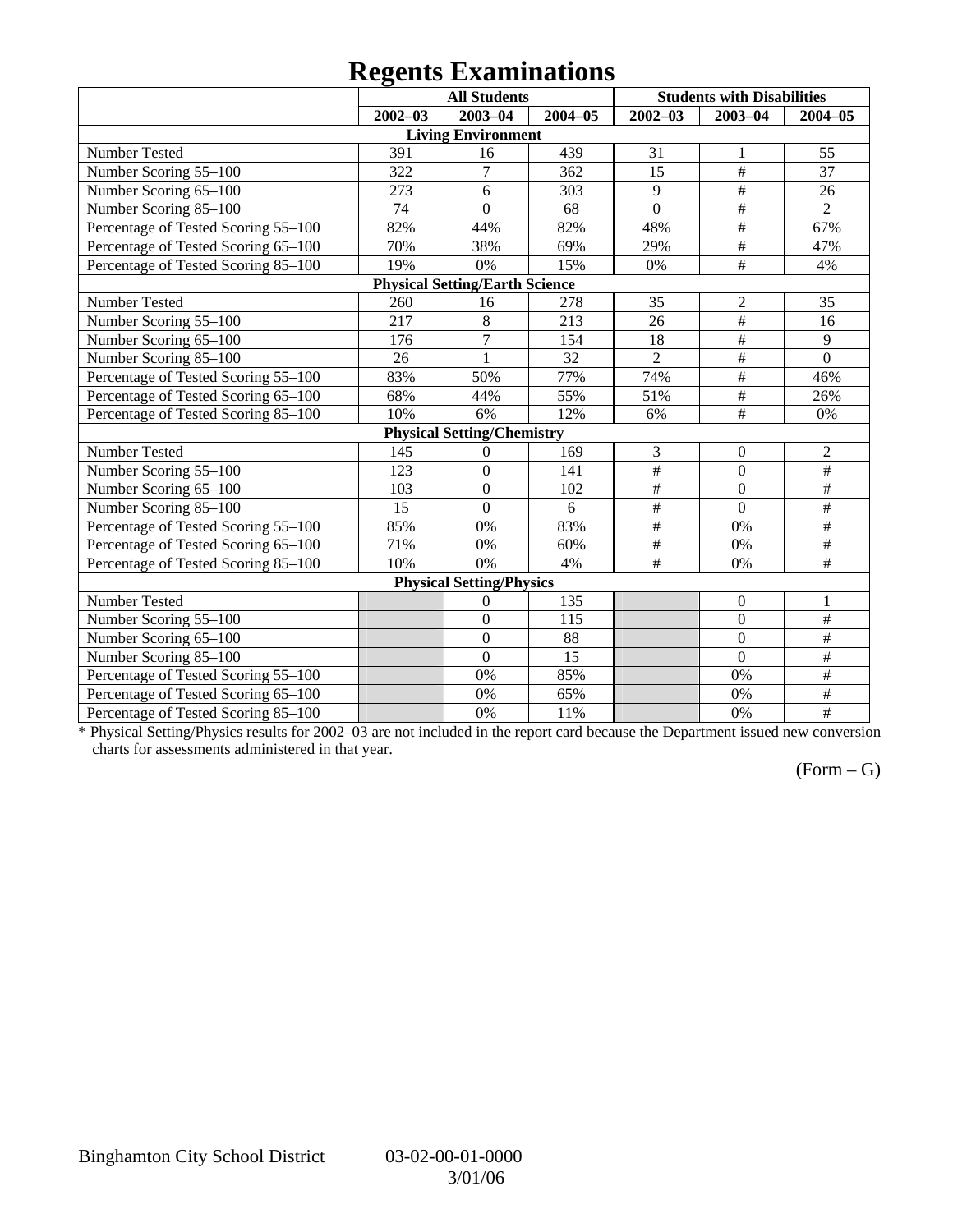# **Regents Examinations**

|                                     | <b>All Students</b> |                              |                  | <b>Students with Disabilities</b> |                  |                  |
|-------------------------------------|---------------------|------------------------------|------------------|-----------------------------------|------------------|------------------|
|                                     | $2002 - 03$         | $2003 - 04$                  | $2004 - 05$      | $2002 - 03$                       | $2003 - 04$      | $2004 - 05$      |
|                                     |                     | <b>Comprehensive French</b>  |                  |                                   |                  |                  |
| Number Tested                       | 100                 | 0                            | 83               | 1                                 | $\boldsymbol{0}$ | 1                |
| Number Scoring 55-100               | 99                  | $\boldsymbol{0}$             | 78               | $\overline{\#}$                   | $\boldsymbol{0}$ | $\frac{1}{2}$    |
| Number Scoring 65-100               | 89                  | $\boldsymbol{0}$             | 78               | $\overline{\ddot{\pi}}$           | $\overline{0}$   | $\overline{\#}$  |
| Number Scoring 85-100               | 43                  | $\mathbf{0}$                 | 22               | $\overline{\ddot{\pi}}$           | $\overline{0}$   | $\overline{\#}$  |
| Percentage of Tested Scoring 55-100 | 99%                 | 0%                           | 94%              | #                                 | 0%               | $\overline{\#}$  |
| Percentage of Tested Scoring 65-100 | 89%                 | 0%                           | 94%              | $\frac{1}{2}$                     | 0%               | $\overline{\#}$  |
| Percentage of Tested Scoring 85-100 | 43%                 | 0%                           | 27%              | $\overline{\#}$                   | 0%               | $\overline{\#}$  |
|                                     |                     | <b>Comprehensive Italian</b> |                  |                                   |                  |                  |
| Number Tested                       | $\theta$            | $\boldsymbol{0}$             | $\boldsymbol{0}$ | $\boldsymbol{0}$                  | $\mathbf{0}$     | $\mathbf{0}$     |
| Number Scoring 55-100               | $\boldsymbol{0}$    | $\boldsymbol{0}$             | $\boldsymbol{0}$ | $\boldsymbol{0}$                  | $\boldsymbol{0}$ | $\boldsymbol{0}$ |
| Number Scoring 65-100               | $\boldsymbol{0}$    | $\boldsymbol{0}$             | $\boldsymbol{0}$ | $\boldsymbol{0}$                  | $\overline{0}$   | $\boldsymbol{0}$ |
| Number Scoring 85-100               | $\overline{0}$      | $\mathbf{0}$                 | $\overline{0}$   | $\overline{0}$                    | $\overline{0}$   | $\overline{0}$   |
| Percentage of Tested Scoring 55-100 | 0%                  | 0%                           | $0\%$            | 0%                                | 0%               | 0%               |
| Percentage of Tested Scoring 65-100 | $0\%$               | 0%                           | $0\%$            | 0%                                | 0%               | 0%               |
| Percentage of Tested Scoring 85-100 | 0%                  | 0%                           | $0\%$            | 0%                                | 0%               | 0%               |
|                                     |                     | <b>Comprehensive German</b>  |                  |                                   |                  |                  |
| Number Tested                       | $\boldsymbol{0}$    | $\boldsymbol{0}$             | $\boldsymbol{0}$ | $\boldsymbol{0}$                  | $\mathbf{0}$     | $\mathbf{0}$     |
| Number Scoring 55-100               | $\boldsymbol{0}$    | $\boldsymbol{0}$             | $\boldsymbol{0}$ | $\boldsymbol{0}$                  | $\boldsymbol{0}$ | $\boldsymbol{0}$ |
| Number Scoring 65-100               | $\boldsymbol{0}$    | $\boldsymbol{0}$             | $\boldsymbol{0}$ | $\boldsymbol{0}$                  | $\boldsymbol{0}$ | $\boldsymbol{0}$ |
| Number Scoring 85-100               | $\mathbf{0}$        | $\mathbf{0}$                 | $\boldsymbol{0}$ | $\mathbf{0}$                      | $\boldsymbol{0}$ | $\mathbf{0}$     |
| Percentage of Tested Scoring 55-100 | 0%                  | 0%                           | $0\%$            | 0%                                | 0%               | 0%               |
| Percentage of Tested Scoring 65-100 | $0\%$               | 0%                           | $0\%$            | 0%                                | 0%               | 0%               |
| Percentage of Tested Scoring 85-100 | 0%                  | 0%                           | $0\%$            | 0%                                | 0%               | 0%               |
|                                     |                     | <b>Comprehensive Hebrew</b>  |                  |                                   |                  |                  |
| Number Tested                       | $\boldsymbol{0}$    | $\boldsymbol{0}$             | $\boldsymbol{0}$ | $\boldsymbol{0}$                  | $\mathbf{0}$     | $\mathbf{0}$     |
| Number Scoring 55-100               | $\boldsymbol{0}$    | $\boldsymbol{0}$             | $\boldsymbol{0}$ | $\boldsymbol{0}$                  | $\boldsymbol{0}$ | $\boldsymbol{0}$ |
| Number Scoring 65-100               | $\boldsymbol{0}$    | $\boldsymbol{0}$             | $\boldsymbol{0}$ | $\boldsymbol{0}$                  | $\overline{0}$   | $\overline{0}$   |
| Number Scoring 85-100               | $\overline{0}$      | $\mathbf{0}$                 | $\overline{0}$   | $\overline{0}$                    | $\overline{0}$   | $\mathbf{0}$     |
| Percentage of Tested Scoring 55-100 | 0%                  | 0%                           | $0\%$            | 0%                                | 0%               | 0%               |
| Percentage of Tested Scoring 65-100 | $0\%$               | 0%                           | $0\%$            | 0%                                | 0%               | 0%               |
| Percentage of Tested Scoring 85-100 | 0%                  | 0%                           | $0\%$            | 0%                                | 0%               | 0%               |
|                                     |                     | <b>Comprehensive Spanish</b> |                  |                                   |                  |                  |
| Number Tested                       | 122                 | 0                            | 93               | 1                                 | $\mathbf{0}$     | 1                |
| Number Scoring 55-100               | 122                 | $\boldsymbol{0}$             | 92               | $\overline{\#}$                   | $\boldsymbol{0}$ | $\overline{\#}$  |
| Number Scoring 65-100               | 118                 | $\boldsymbol{0}$             | 89               | #                                 | $\boldsymbol{0}$ | #                |
| Number Scoring 85-100               | 80                  | $\overline{0}$               | 46               | $\overline{\#}$                   | $\overline{0}$   | $\overline{\#}$  |
| Percentage of Tested Scoring 55-100 | 100%                | 0%                           | 99%              | $\frac{1}{2}$                     | 0%               | $\#$             |
| Percentage of Tested Scoring 65-100 | 97%                 | $0\%$                        | 96%              | $\frac{1}{2}$                     | 0%               | $\frac{1}{2}$    |
| Percentage of Tested Scoring 85-100 | 66%                 | 0%                           | 49%              | $\overline{\#}$                   | 0%               | $\overline{\#}$  |
|                                     |                     | <b>Comprehensive Latin</b>   |                  |                                   |                  |                  |
| Number Tested                       | $\boldsymbol{0}$    | $\boldsymbol{0}$             | 6                | $\boldsymbol{0}$                  | $\overline{0}$   | $\overline{0}$   |
| Number Scoring 55-100               | $\boldsymbol{0}$    | $\boldsymbol{0}$             | $\sqrt{6}$       | $\boldsymbol{0}$                  | $\boldsymbol{0}$ | $\boldsymbol{0}$ |
| Number Scoring 65-100               | $\boldsymbol{0}$    | $\boldsymbol{0}$             | $\sqrt{6}$       | $\boldsymbol{0}$                  | $\boldsymbol{0}$ | $\boldsymbol{0}$ |
| Number Scoring 85-100               | $\boldsymbol{0}$    | $\boldsymbol{0}$             | $\overline{5}$   | $\boldsymbol{0}$                  | $\boldsymbol{0}$ | $\boldsymbol{0}$ |
| Percentage of Tested Scoring 55-100 | $0\%$               | 0%                           | 100%             | 0%                                | 0%               | 0%               |
| Percentage of Tested Scoring 65-100 | $0\%$               | 0%                           | 100%             | 0%                                | 0%               | 0%               |
| Percentage of Tested Scoring 85-100 | 0%                  | 0%                           | 83%              | 0%                                | 0%               | 0%               |

 $(Form - H)$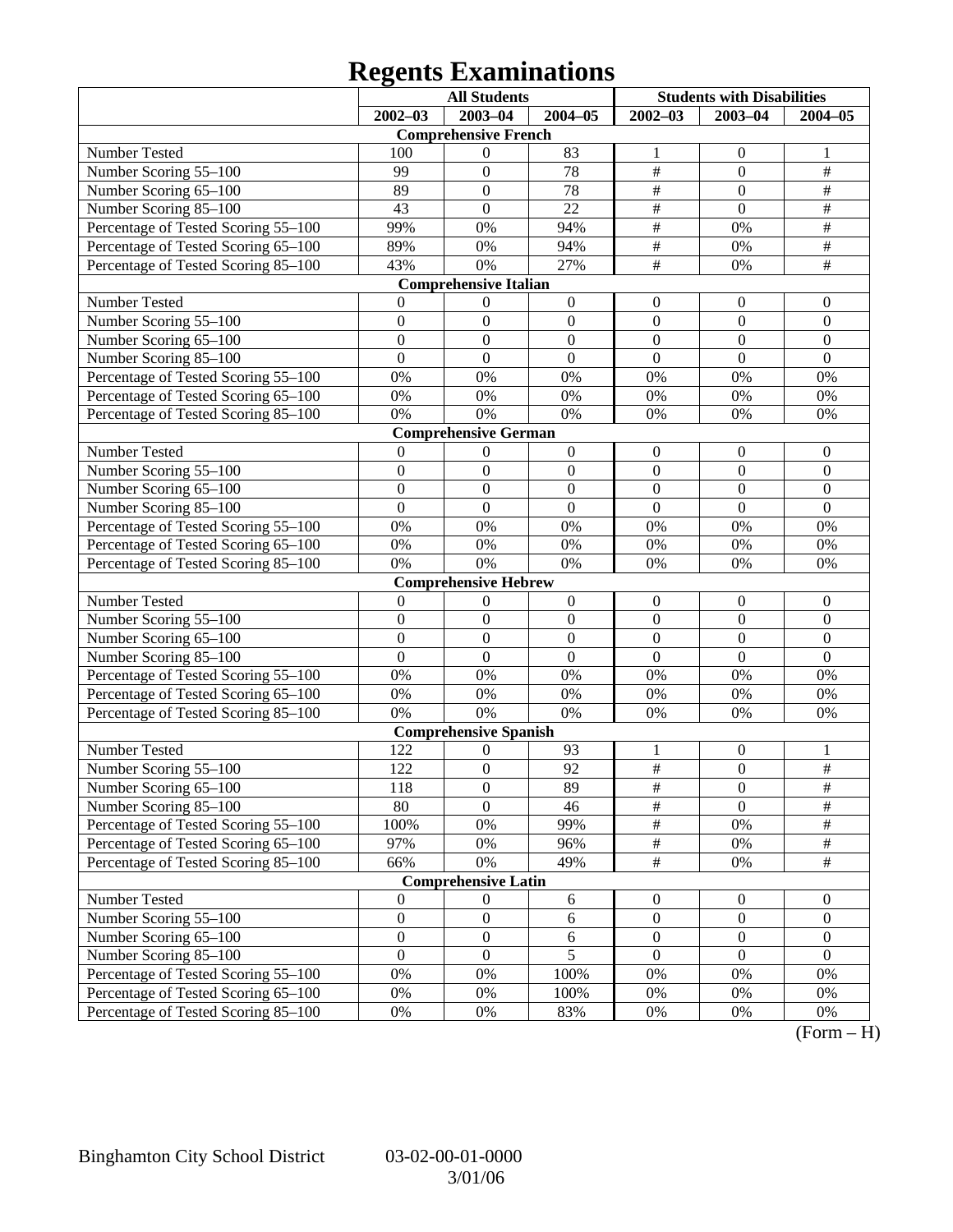|                 |                                   | <b>Number</b><br><b>Tested</b> | $%$ at Level 1 | $\%$ at Level 2 | $%$ at Level 3 | $%$ at Level 4 |
|-----------------|-----------------------------------|--------------------------------|----------------|-----------------|----------------|----------------|
|                 | <b>General-Education Students</b> | 402                            | 7%             | 1%              | 53%            | 29%            |
| <b>Nov 2004</b> | <b>Students with Disabilities</b> | 54                             | 24%            | 22%             | 54%            | 0%             |
|                 | All Students                      | 456                            | 9%             | 2%              | 54%            | 25%            |

# **Elementary-Level Social Studies**

# **Middle-Level Social Studies**

|                  |                                   | <b>Number</b><br><b>Tested</b> | $\%$ at Level 1 | $\%$ at Level 2 | $%$ at Level 3 | % at Level 4 |
|------------------|-----------------------------------|--------------------------------|-----------------|-----------------|----------------|--------------|
|                  | <b>General-Education Students</b> | 352                            | 3%              | 34%             | 54%            | 9%           |
| <b>June 2005</b> | <b>Students with Disabilities</b> | 93                             | 7%              | 59%             | 24%            | 0%           |
|                  | All Students                      | 445                            | 6%              | 39%             | 47%            | 7%           |

 $(Form - I)$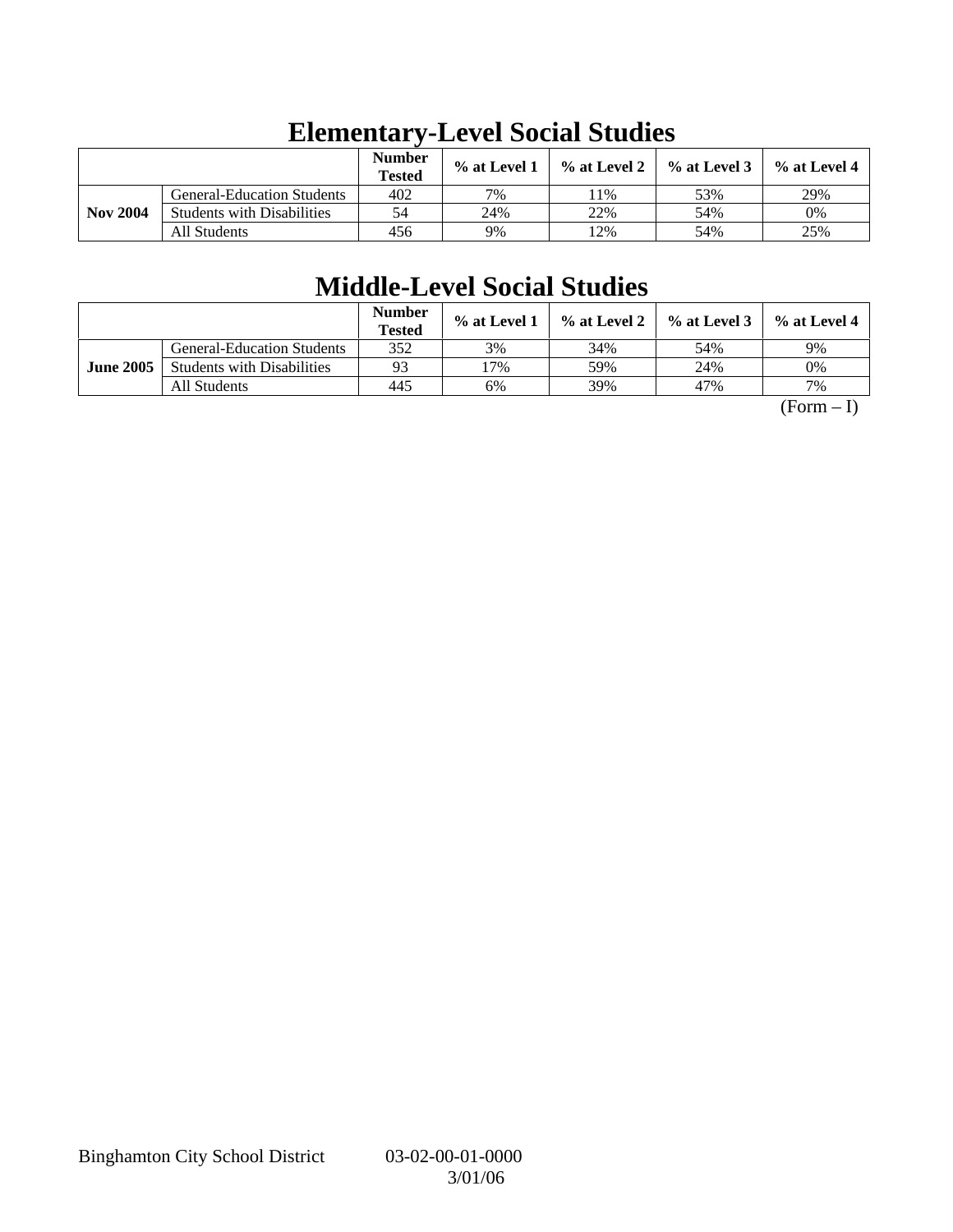## **New York State Alternate Assessments (NYSAA) 2004–05**

|                              | <b>Count of Students</b>                                                              |  |   |   |   |   |  |  |  |
|------------------------------|---------------------------------------------------------------------------------------|--|---|---|---|---|--|--|--|
| <b>Test</b>                  | Level 4<br><b>Not Tested</b><br><b>Tested</b><br><b>Level 1</b><br>Level 2<br>Level 3 |  |   |   |   |   |  |  |  |
| <b>Elementary Level</b>      |                                                                                       |  |   |   |   |   |  |  |  |
| <b>Social Studies</b>        |                                                                                       |  | # | # | # | # |  |  |  |
| <b>Middle Level</b>          |                                                                                       |  |   |   |   |   |  |  |  |
| <b>Social Studies</b>        |                                                                                       |  | 0 |   |   |   |  |  |  |
| <b>Secondary Level</b>       |                                                                                       |  |   |   |   |   |  |  |  |
| <b>English Language Arts</b> |                                                                                       |  | # | # | # | # |  |  |  |
| <b>Social Studies</b>        |                                                                                       |  | # | # | # | # |  |  |  |
| Mathematics                  |                                                                                       |  | # | # | # | # |  |  |  |
| Science                      |                                                                                       |  | # | # | # | # |  |  |  |

## **2001 Cohort Performance on Regents Examinations after Four Years**

|                              | <b>General-Education Students</b>  |                                   |                |                                    | <b>Students with Disabilities</b>    |                | <b>All Students</b>                |                                   |                |
|------------------------------|------------------------------------|-----------------------------------|----------------|------------------------------------|--------------------------------------|----------------|------------------------------------|-----------------------------------|----------------|
|                              | Global<br><b>History</b><br>& Geo. | U.S.<br><b>History</b><br>& Gov't | <b>Science</b> | Global<br><b>History</b><br>& Geo. | U.S.<br><b>History</b><br>$\&$ Gov't | <b>Science</b> | Global<br><b>History</b><br>& Geo. | U.S.<br><b>History</b><br>& Gov't | <b>Science</b> |
| <b>Cohort Enrollment</b>     | 309                                | 309                               | 309            | 50                                 | 50                                   | 50             | 359                                | 359                               | 359            |
| Number Scoring 55–64         | 15                                 |                                   | 19             |                                    |                                      |                | 19                                 | 19                                | 26             |
| Number Scoring 65-84         | 145                                | 136                               | 181            | 11                                 | 6                                    | 16             | 156                                | 142                               | 197            |
| Number Scoring 85-100        | 129                                | 132                               | 90             |                                    | 11                                   | 4              | 132                                | 143                               | 94             |
| <b>Approved Alternatives</b> |                                    |                                   | 0              |                                    | $\Omega$                             |                |                                    |                                   |                |

 $\overline{(Form - J)}$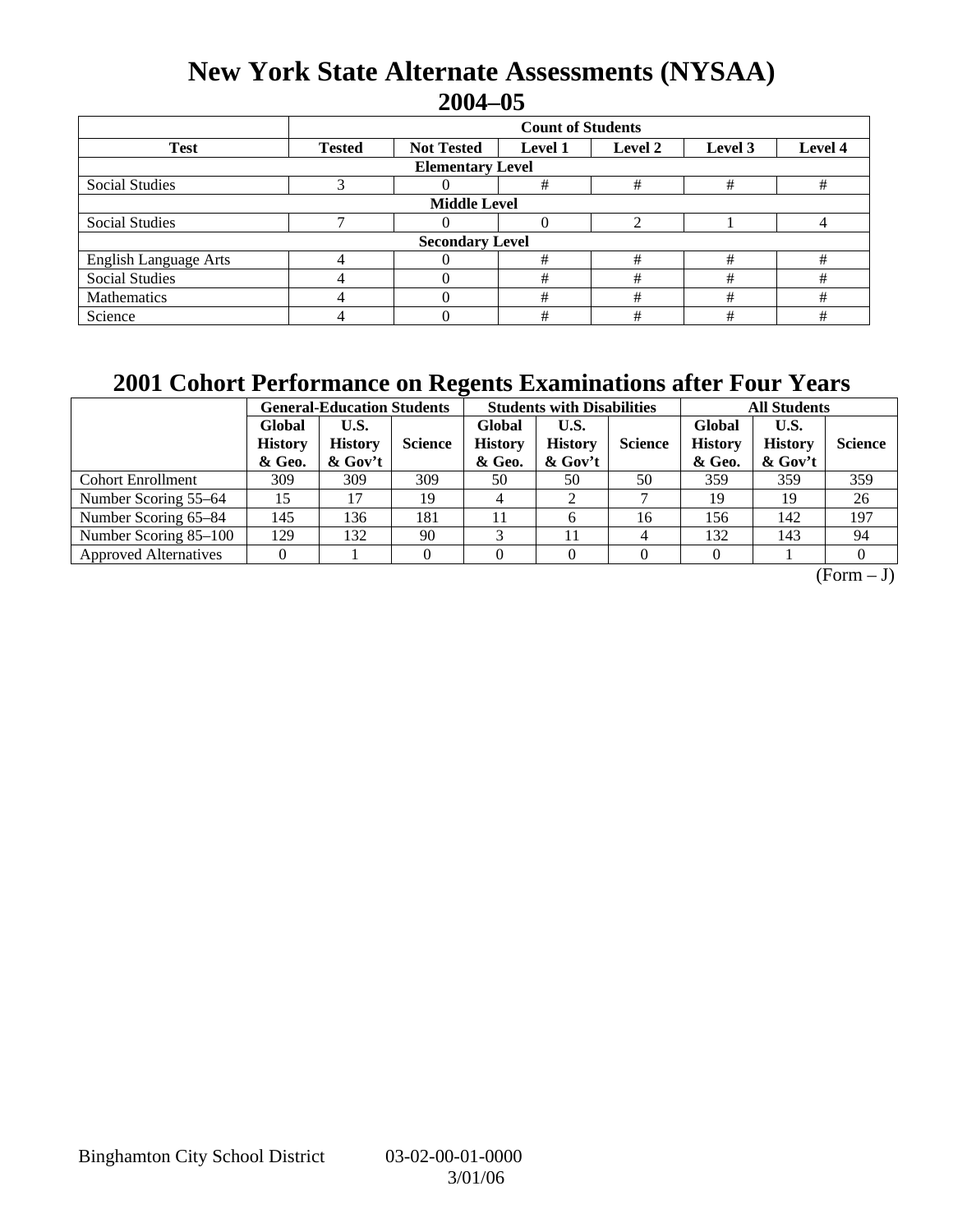## **New York State English as a Second Language Achievement Tests (NYSESLAT)\***

|                                    | <b>All Students</b> |                                           |                  | <b>Students with Disabilities</b> |                  |                           |  |  |  |
|------------------------------------|---------------------|-------------------------------------------|------------------|-----------------------------------|------------------|---------------------------|--|--|--|
|                                    | $2002 - 03$         | 2003-04                                   | $2004 - 05$      | $2002 - 03$                       | $2003 - 04$      | $2004 - 05$               |  |  |  |
| Listening and Speaking (Grade K-1) |                     |                                           |                  |                                   |                  |                           |  |  |  |
| Number Tested                      |                     | 87                                        | 75               |                                   | $\boldsymbol{0}$ | $\mathbf{1}$              |  |  |  |
| Beginning                          |                     | 3                                         | $\overline{5}$   |                                   | $\mathbf{0}$     | $\#$                      |  |  |  |
| Intermediate                       |                     | 9                                         | 16               |                                   | $\Omega$         | $\#$                      |  |  |  |
| Advanced                           |                     | 31                                        | 43               |                                   | $\overline{0}$   | $\#$                      |  |  |  |
| Proficient                         |                     | 44                                        | 11               |                                   | $\boldsymbol{0}$ | $\#$                      |  |  |  |
| Reading and Writing (Grade K-1)    |                     |                                           |                  |                                   |                  |                           |  |  |  |
| Number Tested                      |                     | 88                                        | 72               |                                   | $\boldsymbol{0}$ | 1                         |  |  |  |
| Beginning                          |                     | 16                                        | 32               |                                   | $\boldsymbol{0}$ | $\#$                      |  |  |  |
| Intermediate                       |                     | 19                                        | 16               |                                   | $\mathbf{0}$     | $\frac{1}{2}$             |  |  |  |
| Advanced                           |                     | $\overline{38}$                           | 15               |                                   | $\overline{0}$   | $\overline{\#}$           |  |  |  |
| Proficient                         |                     | 15                                        | $\mathbf Q$      |                                   | $\boldsymbol{0}$ | $\#$                      |  |  |  |
|                                    |                     | <b>Listening and Speaking (Grade 2-4)</b> |                  |                                   |                  |                           |  |  |  |
| Number Tested                      |                     | 82                                        | 79               |                                   | 6                | 3                         |  |  |  |
| Beginning                          |                     | $\mathbf{1}$                              | $\mathbf{0}$     |                                   | $\mathbf{0}$     | $\#$                      |  |  |  |
| Intermediate                       |                     | $\overline{4}$                            | $\boldsymbol{0}$ |                                   | $\boldsymbol{0}$ | $\#$                      |  |  |  |
| Advanced                           |                     | 24                                        | 32               |                                   | $\boldsymbol{0}$ | $\#$                      |  |  |  |
| Proficient                         |                     | 53                                        | 47               |                                   | 6                | $\overline{\overline{t}}$ |  |  |  |
|                                    |                     | Reading and Writing (Grade 2-4)           |                  |                                   |                  |                           |  |  |  |
| Number Tested                      |                     | 83                                        | 79               |                                   | 6                | $\overline{3}$            |  |  |  |
| Beginning                          |                     | $\overline{4}$                            | $\boldsymbol{0}$ |                                   | $\boldsymbol{0}$ | $\frac{1}{2}$             |  |  |  |
| Intermediate                       |                     | 27                                        | 11               |                                   | $\overline{4}$   | $\overline{\#}$           |  |  |  |
| Advanced                           |                     | 30                                        | 30               |                                   | 1                | $\frac{1}{2}$             |  |  |  |
| Proficient                         |                     | 22                                        | $\overline{38}$  |                                   | $\mathbf{1}$     | $\overline{\overline{t}}$ |  |  |  |
| Listening and Speaking (Grade 5-6) |                     |                                           |                  |                                   |                  |                           |  |  |  |
| Number Tested                      |                     | 49                                        | 33               |                                   | 5                | 5                         |  |  |  |
| Beginning                          |                     | 1                                         | $\mathbf{0}$     |                                   | $\mathbf{0}$     | $\mathbf{0}$              |  |  |  |
| Intermediate                       |                     | $\mathbf{1}$                              | $\overline{2}$   |                                   | 1                | $\mathbf{1}$              |  |  |  |
| Advanced                           |                     | 12                                        | 14               |                                   | 3                | 3                         |  |  |  |
| Proficient                         |                     | 35                                        | 17               |                                   | 1                | $\mathbf{1}$              |  |  |  |
| Reading and Writing (Grade 5-6)    |                     |                                           |                  |                                   |                  |                           |  |  |  |
| Number Tested                      |                     | 49                                        | 33               |                                   | 5                | 5                         |  |  |  |
| Beginning                          |                     | $\overline{2}$                            | $\boldsymbol{0}$ |                                   | $\boldsymbol{0}$ | $\overline{0}$            |  |  |  |
| Intermediate                       |                     | 15                                        | $\overline{5}$   |                                   | 5                | $\overline{2}$            |  |  |  |
| Advanced                           |                     | 29                                        | 16               |                                   | $\boldsymbol{0}$ | 3                         |  |  |  |
| Proficient                         |                     | 3                                         | 12               |                                   | $\mathbf{0}$     | $\overline{0}$            |  |  |  |

\*The NYSESLAT was first administered in the 2002–03 school year, but complete data for all school districts were not available until 2003–04.

 $(Form - K)$